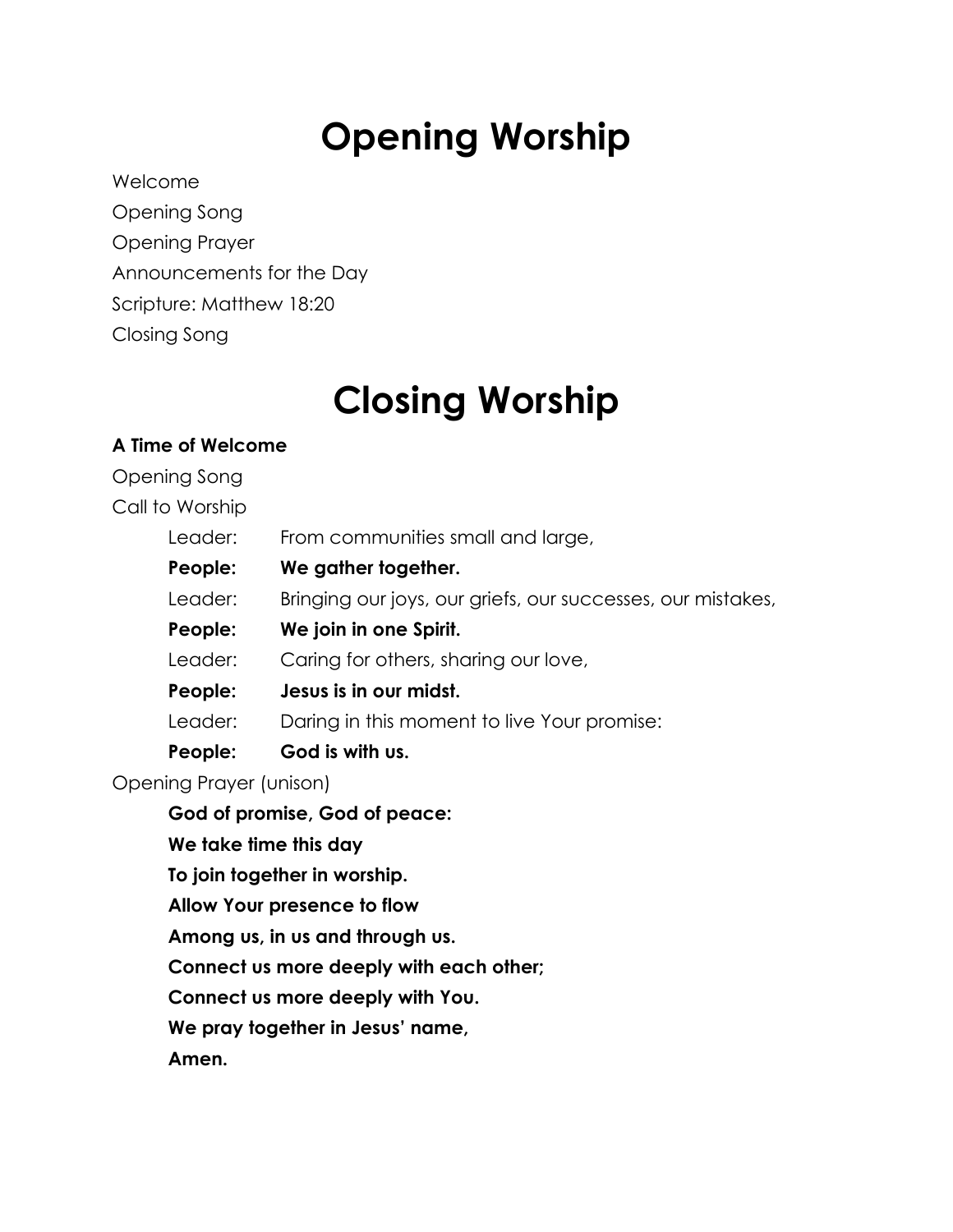#### **A Time of Lament**

Scripture: Psalm 42: 1-3

Remembrance

Those who have passed in our congregations Ministers in our region who have passed Congregations who have ended their visible ministry Losses in the season of COVID Prayer Song: Give Me Jesus, *Joshua Patty*

#### **A Time of Celebration**

Scripture: Psalm 42:4 **Celebration** Regional Leaders/Groups Congregational Milestones New Churches and New Ministers Ministry in All Congregations and Contexts Prayer Offering Meditation Song (Offering Collected)

Prayer of Dedication

### **A Time to Look Ahead**

Scripture: Psalm 42:5-6a Words from our Regional Minister Sabbatical Commissioning

> Tiff, will you embrace and live into this season of sabbatical? Will you let others focus on the challenges and joys of caring for this Holy Ground and those who gather here? Will you trust others to nurture and care for the people in our region? Will you pray for us and allow us to pray for you?

I will, with God's help.

Christians of the Upper Midwest, will you embrace and live into this season of sabbatical? Will you honor Tiff by not contacting her or